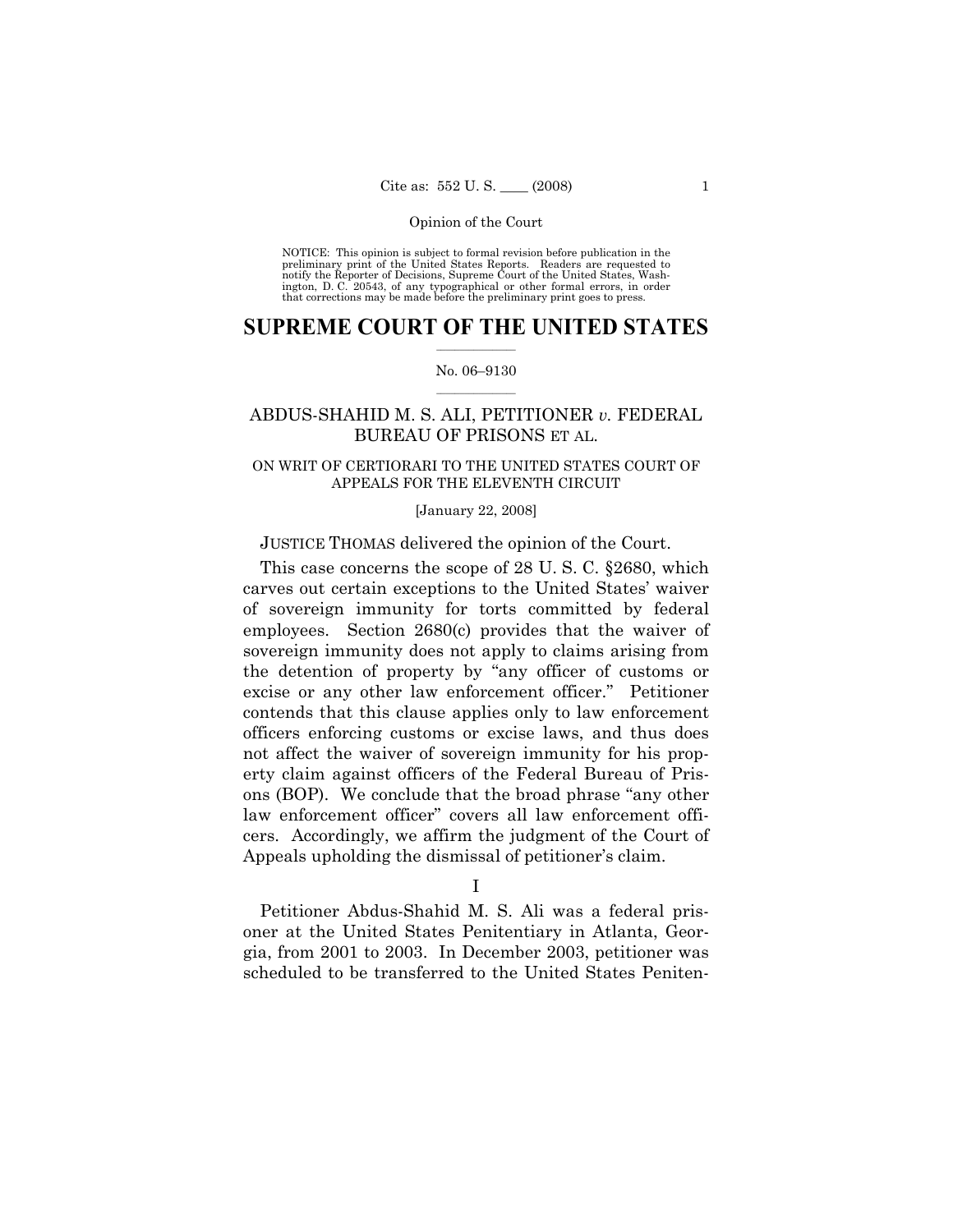tiary Big Sandy (USP Big Sandy) in Inez, Kentucky. Before being transferred, he left two duffle bags containing his personal property in the Atlanta prison's Receiving and Discharge Unit to be inventoried, packaged, and shipped to USP Big Sandy. Petitioner was transferred, and his bags arrived some days later. Upon inspecting his property, he noticed that several items were missing. The staff at USP Big Sandy's Receiving and Discharge Unit told him that he had been given everything that was sent, and that if things were missing he could file a claim. Many of the purportedly missing items were of religious and nostalgic significance, including two copies of the Qur'an, a prayer rug, and religious magazines. Petitioner estimated that the items were worth \$177.

 Petitioner filed an administrative tort claim. In denying relief, the agency noted that, by his signature on the receipt form, petitioner had certified the accuracy of the inventory listed thereon and had thereby relinquished any future claims relating to missing or damaged property. Petitioner then filed a complaint alleging, *inter alia*, violations of the Federal Tort Claims Act (FTCA), 28 U. S. C. §§1346, 2671 *et seq.* The BOP maintained that petitioner's claim was barred by the exception in §2680(c) for property claims against law enforcement officers. The District Court agreed and dismissed petitioner's FTCA claim for lack of subject-matter jurisdiction. Petitioner appealed.

 The Eleventh Circuit affirmed, agreeing with the District Court's interpretation of §2680(c). 204 Fed. Appx. 778, 779–780 (2006) *(per curiam)*. In rejecting petitioner's arguments, the Court of Appeals relied on this Court's broad interpretation of §2680(c)'s "detention" clause in *Kosak* v. *United States*, 465 U. S. 848, 854–859 (1984), on decisions by other Courts of Appeals, and on its own decision in *Schlaebitz* v. *United States Dept. of Justice*, 924 F. 2d 193, 195 (1991) *(per curiam)* (holding that United States Marshals, who were allegedly negligent in releas-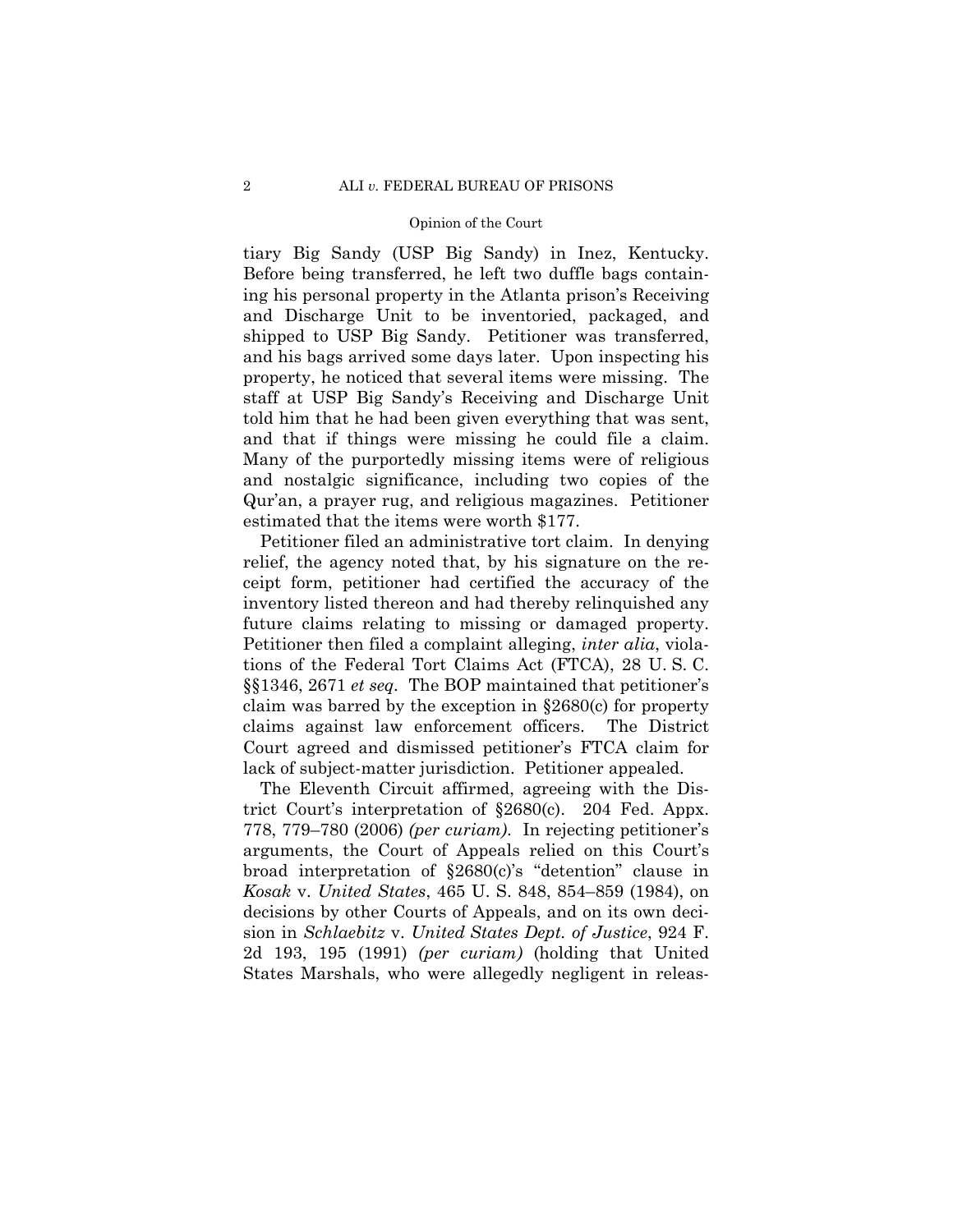ing a parolee's luggage to a third party, were "law enforcement officers" under §2680(c)). See 204 Fed. Appx., at 779–780.

We granted certiorari, 550 U.S.  $\_\_$  (2007), to resolve the disagreement among the Courts of Appeals as to the scope of  $\S 2680(c)$ .<sup>1</sup>

| u, |  |
|----|--|
|    |  |
|    |  |

 In the FTCA, Congress waived the United States' sovereign immunity for claims arising out of torts committed by federal employees. See 28 U. S. C. §1346(b)(1). As relevant here, the FTCA authorizes "claims against the United States, for money damages . . . for injury or loss of property . . . caused by the negligent or wrongful act or omission of any employee of the Government while acting within the scope of his office or employment." *Ibid.* The FTCA exempts from this waiver certain categories of claims. See  $\S$  $2680(a)$ –(n). Relevant here is the exception in subsection (c), which provides that §1346(b) shall not apply to "[a]ny claim arising in respect of the assessment or collection of any tax or customs duty, or the detention of any goods, merchandise, or other property by any officer of customs or excise or any other law enforcement officer." §2680(c).

<sup>&</sup>lt;sup>1</sup>The Eleventh Circuit joined five other Courts of Appeals in construing §2680(c) to encompass all law enforcement officers. See *Bramwell* v. *Bureau of Prisons*, 348 F. 3d 804, 806–807 (CA9 2003); *Chapa* v. *Dept. of Justice*, 339 F. 3d 388, 390 (CA5 2003) *(per curiam); Hatten* v. *White*, 275 F. 3d 1208, 1210 (CA10 2002); *Cheney* v. *United States*, 972 F. 2d 247, 248 (CA8 1992) *(per curiam); Ysasi* v. *Rivkind*, 856 F. 2d 1520, 1525 (CA Fed. 1988). Five other Courts of Appeals reached the contrary conclusion, interpreting the clause as limited to officers performing customs or excise functions. See *ABC* v. *DEF*, 500 F. 3d 103, 107 (CA2 2007); *Dahler* v. *United States*, 473 F. 3d 769, 771–772 (CA7 2007) *(per curiam); Andrews* v. *United States*, 441 F. 3d 220, 227 (CA4 2006); *Bazuaye* v. *United States*, 83 F. 3d 482, 486 (CADC 1996); *Kurinsky* v. *United States*, 33 F. 3d 594, 598 (CA6 1994).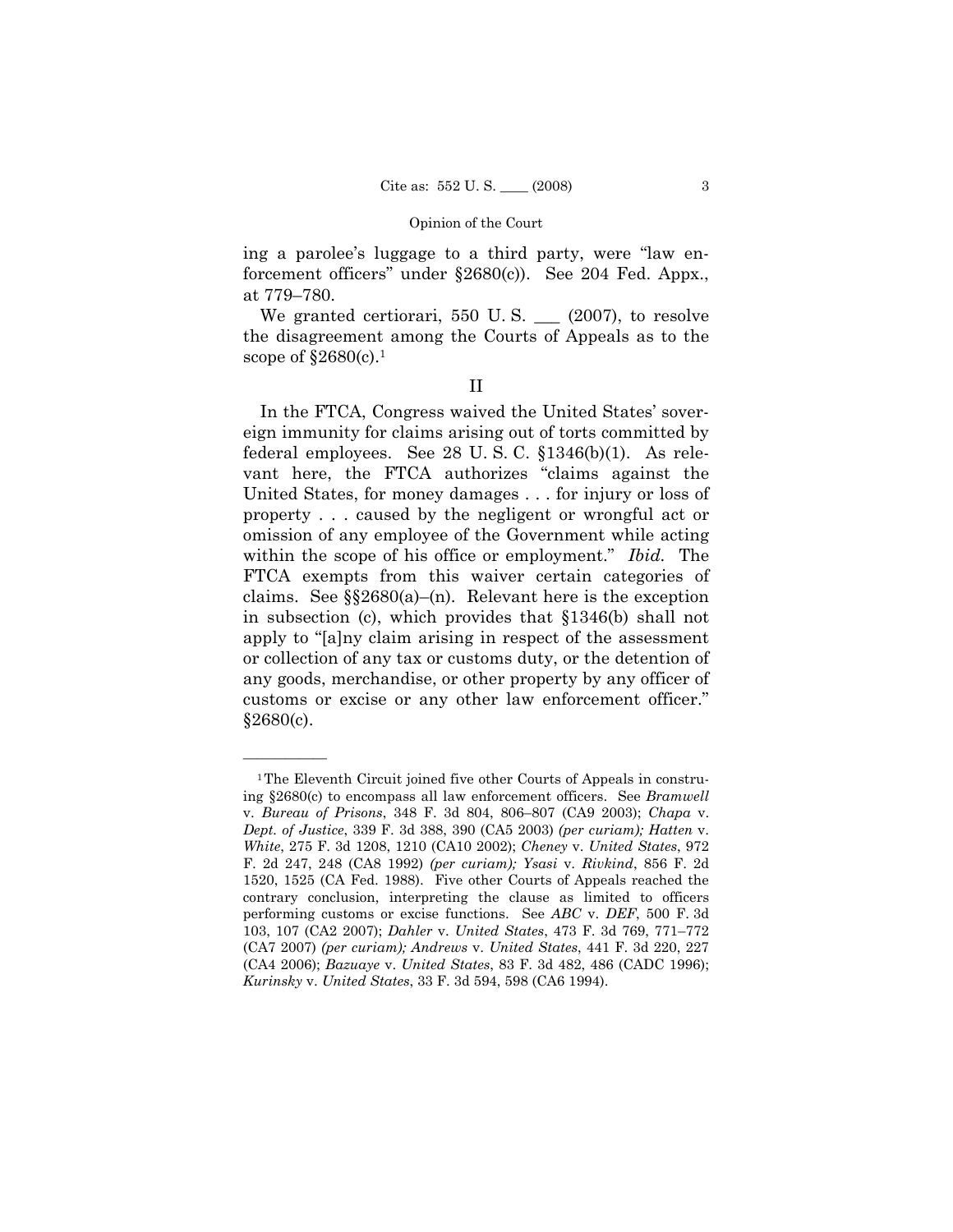This case turns on whether the BOP officers who allegedly lost petitioner's property qualify as "other law enforcement officer[s]" within the meaning of  $\S2680(c).^2$ Petitioner argues that they do not because "any other law enforcement officer" includes only law enforcement officers acting in a customs or excise capacity. Noting that Congress referenced customs and excise activities in both the language at issue and the preceding clause in §2680(c), petitioner argues that the entire subsection is focused on preserving the United States' sovereign immunity only as to officers enforcing those laws.

 Petitioner's argument is inconsistent with the statute's language.<sup>3</sup> The phrase "*any* other law enforcement officer" suggests a broad meaning. *Ibid.* (emphasis added). We have previously noted that "[r]ead naturally, the word 'any' has an expansive meaning, that is, 'one or some indiscriminately of whatever kind.'" *United States* v. *Gonzales*, 520 U. S. 1, 5 (1997) (quoting Webster's Third

<sup>2</sup>We assume, without deciding, that the BOP officers "detained" Ali's property and thus satisfy  $\S 2680(c)$ 's "arising in respect of ... detention" requirement. The Court of Appeals held that the "detention" clause was satisfied, and petitioner expressly declined to raise the issue on certiorari. See 204 Fed. Appx. 778, 779–780 (CA11 2006) *(per curiam);* 

Brief for Petitioner 10–11, n. 9.  $3$  We consider this question for the first time in this case. Petitioner argues that this Court concluded in *Kosak* v. *United States*, 465 U. S. 848 (1984), that the phrase "any other law enforcement officer" is ambiguous. Reply Brief for Petitioner 4. In that case, the Court construed a portion of the same clause at issue here, but the decision had no bearing on the meaning of "any other law enforcement officer." 465 U. S., at 853–862 (holding that "detention" encompasses claims resulting from negligent handling or storage). Indeed, the Court expressly declined to reach the issue. *Id.*, at 852, n. 6 ("We have no occasion in this case to decide what kinds of 'law-enforcement officer[s],' other than customs officials, are covered by the exception." (alteration in original)). Petitioner's reliance on the footnote as concluding that the phrase is ambiguous reads too much into the Court's reservation of a question that was not then before it.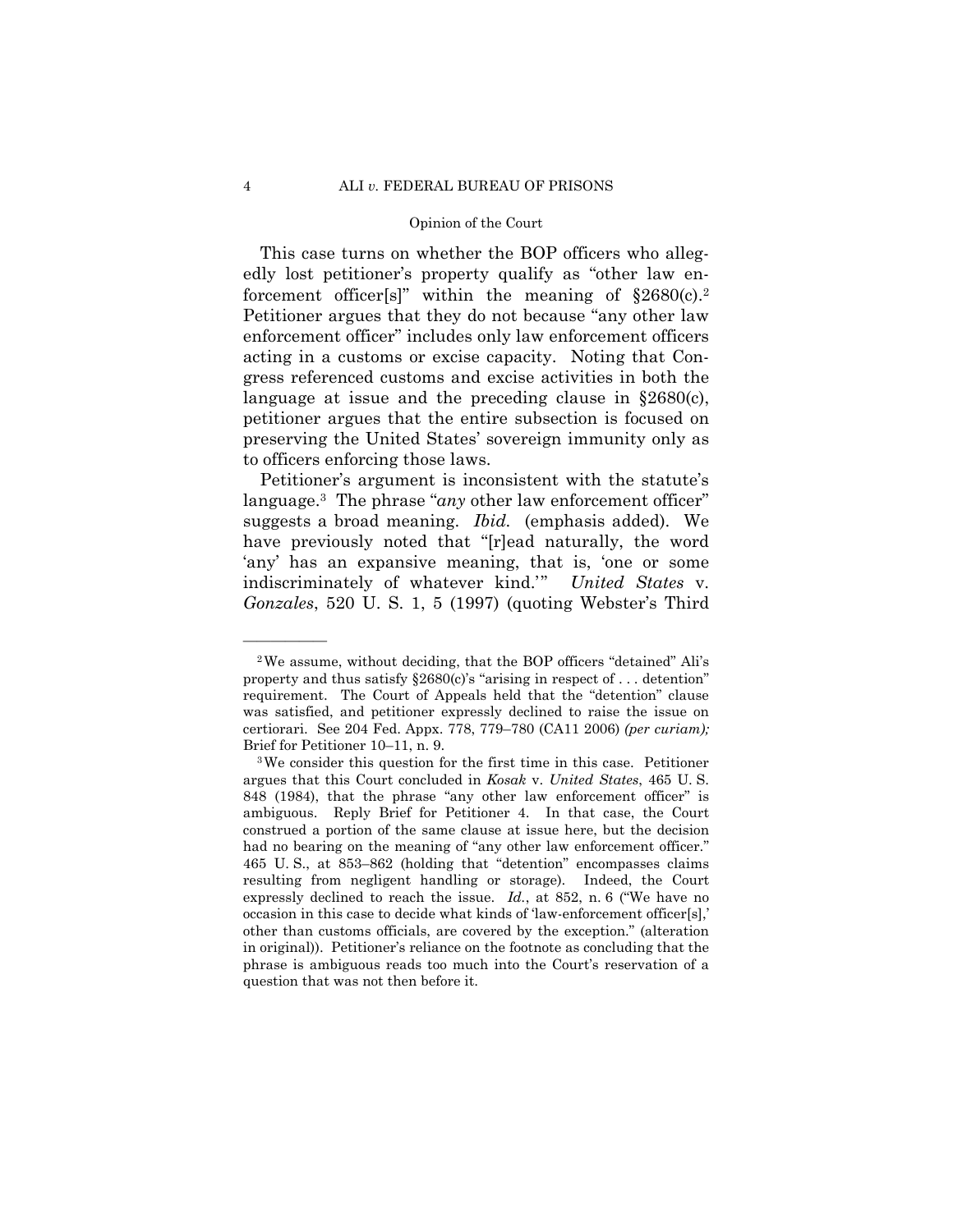New International Dictionary 97 (1976)). In *Gonzales*, we considered a provision that imposed an additional sentence for firearms used in federal drug trafficking crimes and provided that such additional sentence shall not be concurrent with "any other term of imprisonment." 520 U. S., at 4 (quoting 18 U. S. C. §924(c)(1) (1994 ed.) (emphasis deleted)). Notwithstanding the subsection's initial reference to federal drug trafficking crimes, we held that the expansive word "any" and the absence of restrictive language left "no basis in the text for limiting" the phrase "any other term of imprisonment" to federal sentences. 520 U. S., at 5. Similarly, in *Harrison* v. *PPG Industries, Inc.*, 446 U. S. 578 (1980), the Court considered the phrase "any other final action" in amendments to the Clean Air Act. The Court explained that the amendments expanded a list of Environmental Protection Agency Administrator actions by adding two categories of actions: actions under a specifically enumerated statutory provision, and "any other final action" under the Clean Air Act. *Id.,* at 584 (emphasis deleted). Focusing on Congress' choice of the word "any," the Court "discern[ed] no uncertainty in the meaning of the phrase, 'any other final action,'" and emphasized that the statute's "expansive language offer[ed] no indication whatever that Congress intended" to limit the phrase to final actions similar to those in the specifically enumerated sections. *Id.,* at 588–589.

 We think the reasoning of *Gonzales* and *Harrison* applies equally to the expansive language Congress employed in 28 U. S. C. §2680(c). Congress' use of "any" to modify "other law enforcement officer" is most naturally read to mean law enforcement officers of whatever kind.4

<sup>4</sup>Of course, other circumstances may counteract the effect of expansive modifiers. For example, we have construed an "any" phrase narrowly when it included a term of art that compelled that result. See *Circuit City Stores, Inc.* v. *Adams*, 532 U. S. 105, 115–116 (2001) (construing "any other class of workers engaged in . . . commerce," 9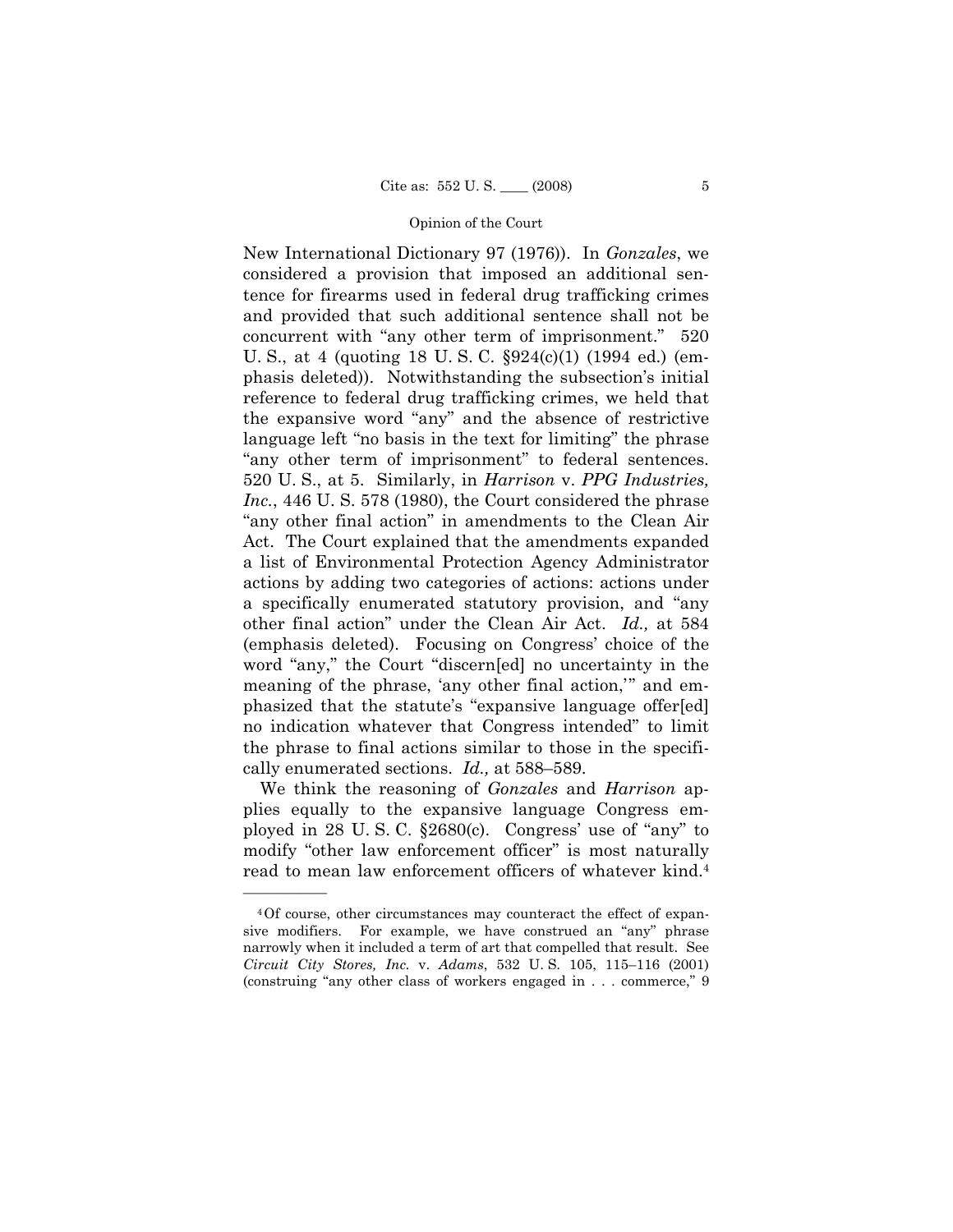The word "any" is repeated four times in the relevant portion of §2680(c), and two of those instances appear in the particular phrase at issue: "*any* officer of customs or excise or *any* other law enforcement officer." (Emphasis added.) Congress inserted the word "any" immediately before "other law enforcement officer," leaving no doubt that it modifies that phrase. To be sure, the text's references to "tax or customs duty" and "officer[s] of customs or excise" indicate that Congress intended to preserve immunity for claims arising from an officer's enforcement of tax and customs laws. The text also indicates, however, that Congress intended to preserve immunity for claims arising from the detention of property, and there is no indication that Congress intended immunity for those claims to turn on the type of law being enforced.

 Petitioner would require Congress to clarify its intent to cover all law enforcement officers by adding phrases such as "performing any official law enforcement function," or "without limitation." But Congress could not have chosen a more all-encompassing phrase than "any other law enforcement officer" to express that intent. We have no reason to demand that Congress write less economically and more repetitiously.

U. S. C. §1, narrowly based on the Court's previous interpretation of "in commerce" as a term of art with a narrower meaning). We also have construed such phrases narrowly when another term in the provision made sense only under a narrow reading, see *United States* v. *Alvarez-Sanchez*, 511 U. S. 350, 357–358 (1994) (limiting "any law-enforcement officer" to federal officers because the statute's reference to "delay" made sense only with respect to federal officers), and when a broad reading would have implicated sovereignty concerns, see *Raygor* v. *Regents of Univ. of Minn.*, 534 U. S. 533, 541–542 (2002) (applying the "clear statement rule" applicable to waivers of sovereign immunity to construe the phrase "all civil actions" to exclude a category of claims, "even though nothing in the statute expressly exclude[d]" them). None of the circumstances that motivated our decisions in these cases is present here.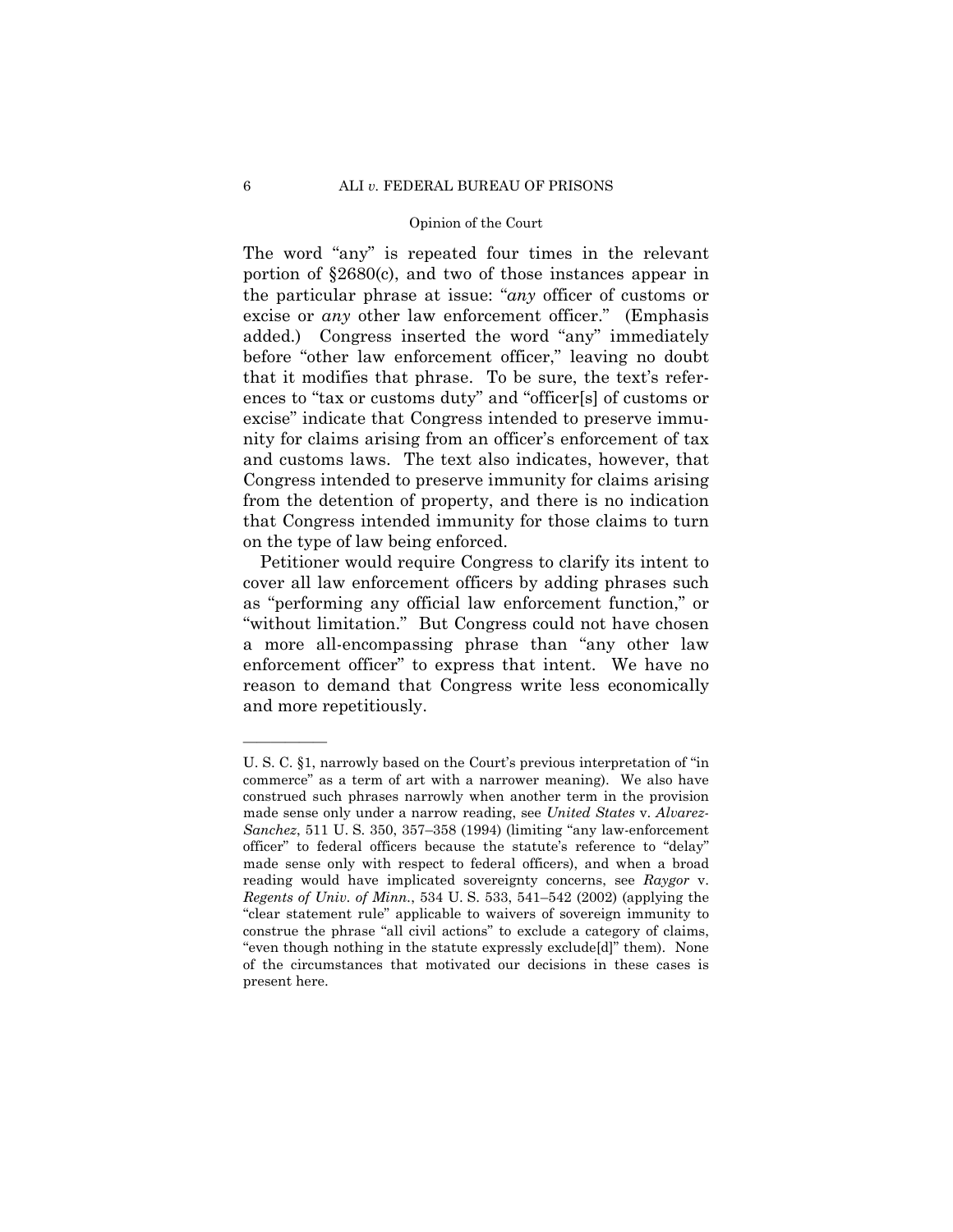Recent amendments to §2680(c) support the conclusion that "any other law enforcement officer" is not limited to officers acting in a customs or excise capacity. In the Civil Asset Forfeiture Reform Act of 2000, Congress added subsections (c)(1)–(c)(4) to 28 U. S. C. §2680. §3(a), 114 Stat. 211. As amended, §2680(c) provides that the §1346(b) waiver of sovereign immunity, notwithstanding the exception at issue in this case, applies to:

"[A]ny claim based on injury or loss of goods, merchandise, or other property, while in the possession of any officer of customs or excise or any other law enforcement officer, if—

 "(1) the property was seized for the purpose of forfeiture under any provision of Federal law providing for the forfeiture of property other than as a sentence imposed upon conviction of a criminal offense;

"(2) the interest of the claimant was not forfeited;

 "(3) the interest of the claimant was not remitted or mitigated (if the property was subject to forfeiture); and

 "(4) the claimant was not convicted of a crime for which the interest of the claimant in the property was subject to forfeiture under a Federal criminal forfeiture law."

 The amendment does not govern petitioner's claim because his property was not "seized for the purpose of forfeiture," as required by paragraph (1). Nonetheless, the amendment is relevant because our construction of "any other law enforcement officer" must, to the extent possible, ensure that the statutory scheme is coherent and consistent. See *Robinson* v. *Shell Oil Co.*, 519 U. S. 337, 340 (1997) (citing *United States* v. *Ron Pair Enterprises*, 489 U. S. 235, 240 (1989)). The amendment canceled the exception—and thus restored the waiver of sovereign immunity—for certain seizures of property based on *any*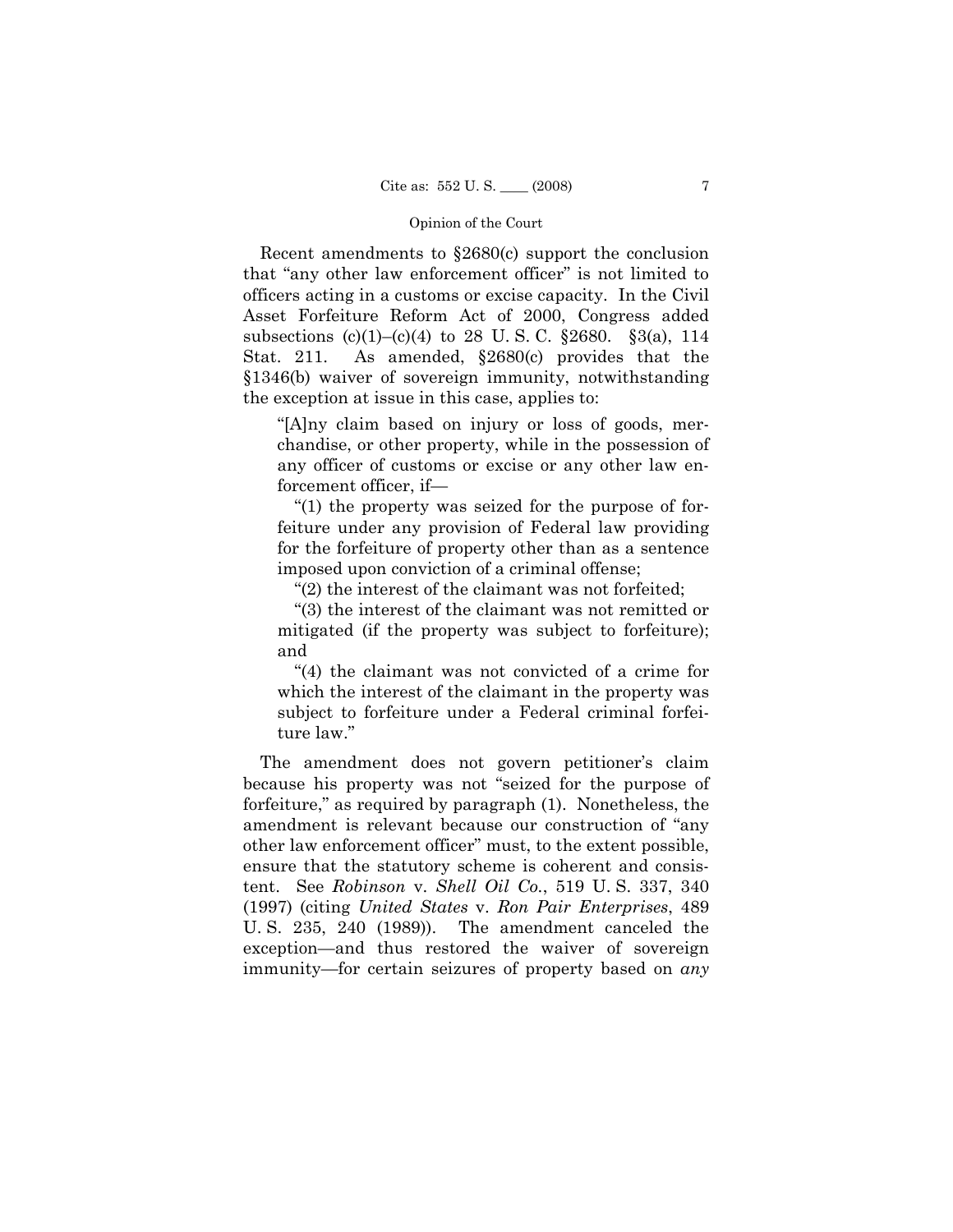federal forfeiture law. See 28 U. S. C. §2680(c)(1) (excepting property claims if "the property was seized for the purpose of forfeiture under *any provision of Federal law* providing for the forfeiture of property" (emphasis added)).

 Under petitioner's interpretation, only law enforcement officers enforcing customs or excise laws were immune under the prior version of  $\S 2680(c)$ . Thus, on petitioner's reading, the amendment's only effect was to restore the waiver for cases in which customs or excise officers, or officers acting in such a capacity, enforce forfeiture laws. This strikes us as an implausible interpretation of the statute. If that were Congress' intent, it is not apparent why Congress would have restored the waiver with respect to the enforcement of *all* civil forfeiture laws instead of simply those related to customs or excise. Petitioner's interpretation makes sense only if we assume that Congress went out of its way to restore the waiver for cases in which customs or excise officers, or officers acting in such a capacity, enforce forfeiture laws unrelated to customs or excise. But petitioner fails to demonstrate that customs or excise officers, or officers acting in such a capacity, ever enforce civil forfeiture laws unrelated to customs or excise, much less that they do so with such frequency that Congress is likely to have singled them out in the amendment.5 It seems far more likely that Congress restored the

<sup>5</sup> JUSTICE KENNEDY'S dissent (hereinafter the dissent) argues that, during border searches, customs and excise officers "routinely" enforce civil forfeiture laws unrelated to customs or excise. *Post*, at 12–13. But the examples the dissent provides do not support that assertion. The dissent maintains that a customs officer who seizes material defined as contraband under 49 U. S. C. §80302 *et seq.*, is one such example. *Post*, at 12–13. But a customs officer's authority to effect a forfeiture of such contraband derives from a specific customs law. See 19 U. S. C.  $$1595a(c)(1)(C)$ . Similarly, the dissent suggests that a DEA agent "assisting a customs official" in a border search who seizes drug-related contraband under 21 U. S. C. §881 is acting in a "traditional revenue capacity." *Post*, at 12–13. But that argument is based on the assump-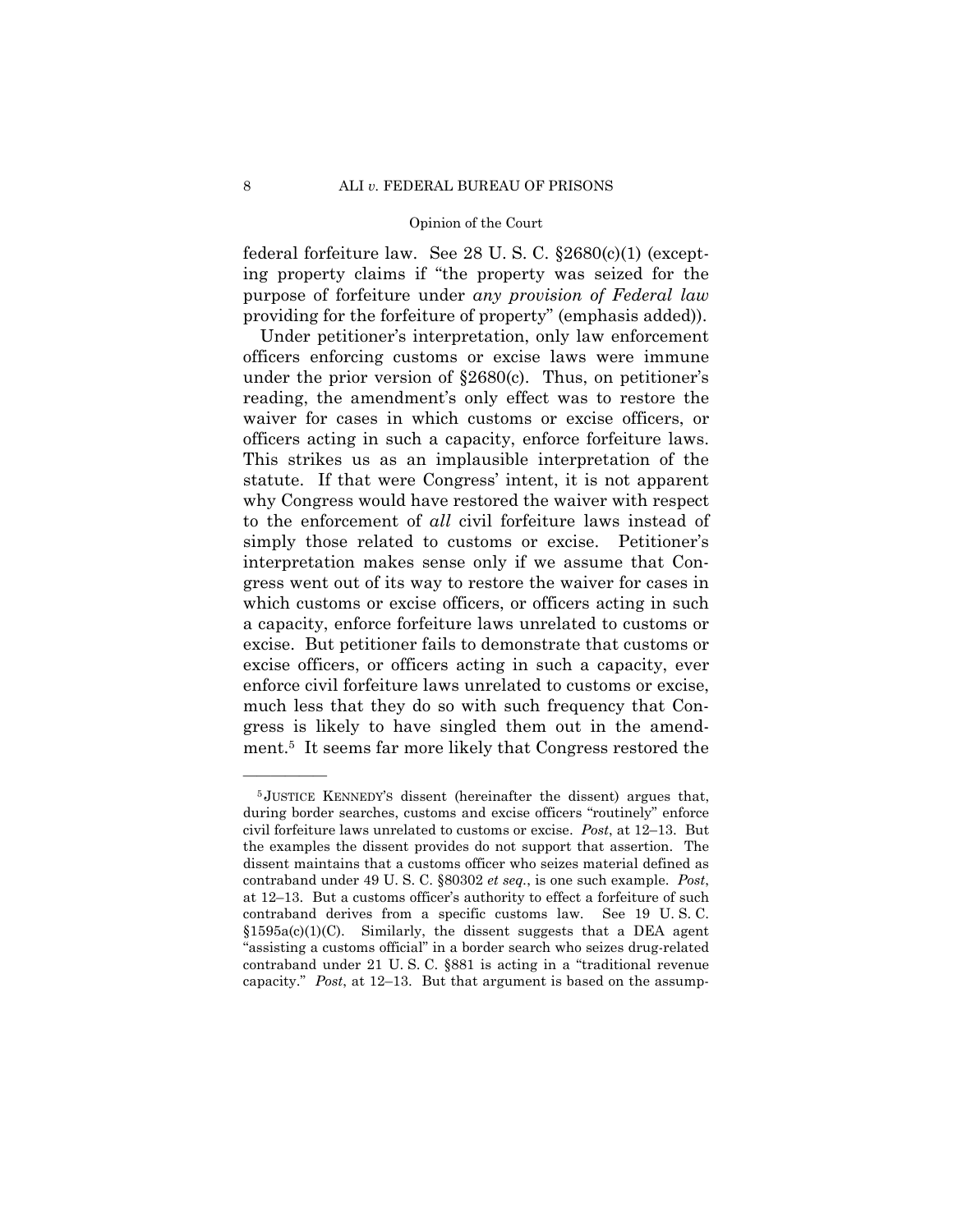waiver for officers enforcing *any* civil forfeiture law because, in its view, *all* such officers were covered by the exception to the waiver prior to the amendment.

 Against this textual and structural evidence that "any other law enforcement officer" does in fact mean any other law enforcement officer, petitioner invokes numerous canons of statutory construction. He relies primarily on *ejusdem generis*, or the principle that "when a general term follows a specific one, the general term should be understood as a reference to subjects akin to the one with specific enumeration." *Norfolk & Western R. Co.* v. *Train Dispatchers*, 499 U. S. 117, 129 (1991). In petitioner's view, "any officer of customs or excise or any other law enforcement officer" should be read as a three-item list, and the final, catchall phrase "any other law enforcement officer" should be limited to officers of the same nature as the preceding specific phrases.

 Petitioner likens his case to two recent cases in which we found the canon useful. In *Washington State Dept. of Social and Health Servs.* v. *Guardianship Estate of Keffeler*, 537 U. S. 371, 375 (2003), we considered the clause "execution, levy, attachment, garnishment, or other legal

tion that an officer who assists in conducting a border search acts in a customs capacity even if he is not a customs officer and is not enforcing a customs law. That assumption, far from self-evident, only underscores the difficulty that would attend any attempt to define the contours of the implied limitation on §2680(c)'s reach proposed by petitioner and embraced by the dissent. "Acting in a customs or excise capacity" is not a self-defining concept, and not having included such a limitation in the statute's language, Congress of course did not provide a definition. Finally, the dissent points out that a customs or excise officer might effect a forfeiture of currency or monetary instruments under 31 U. S. C. §5317(c). *Post*, at 12–13.But §5317(c) is hardly a civil forfeiture law unrelated to customs or excise. See §5317(c)(2) (authorizing forfeiture of property involved in a violation of, *inter alia*, §5316, which sets forth reporting requirements for exporting and importing monetary instruments).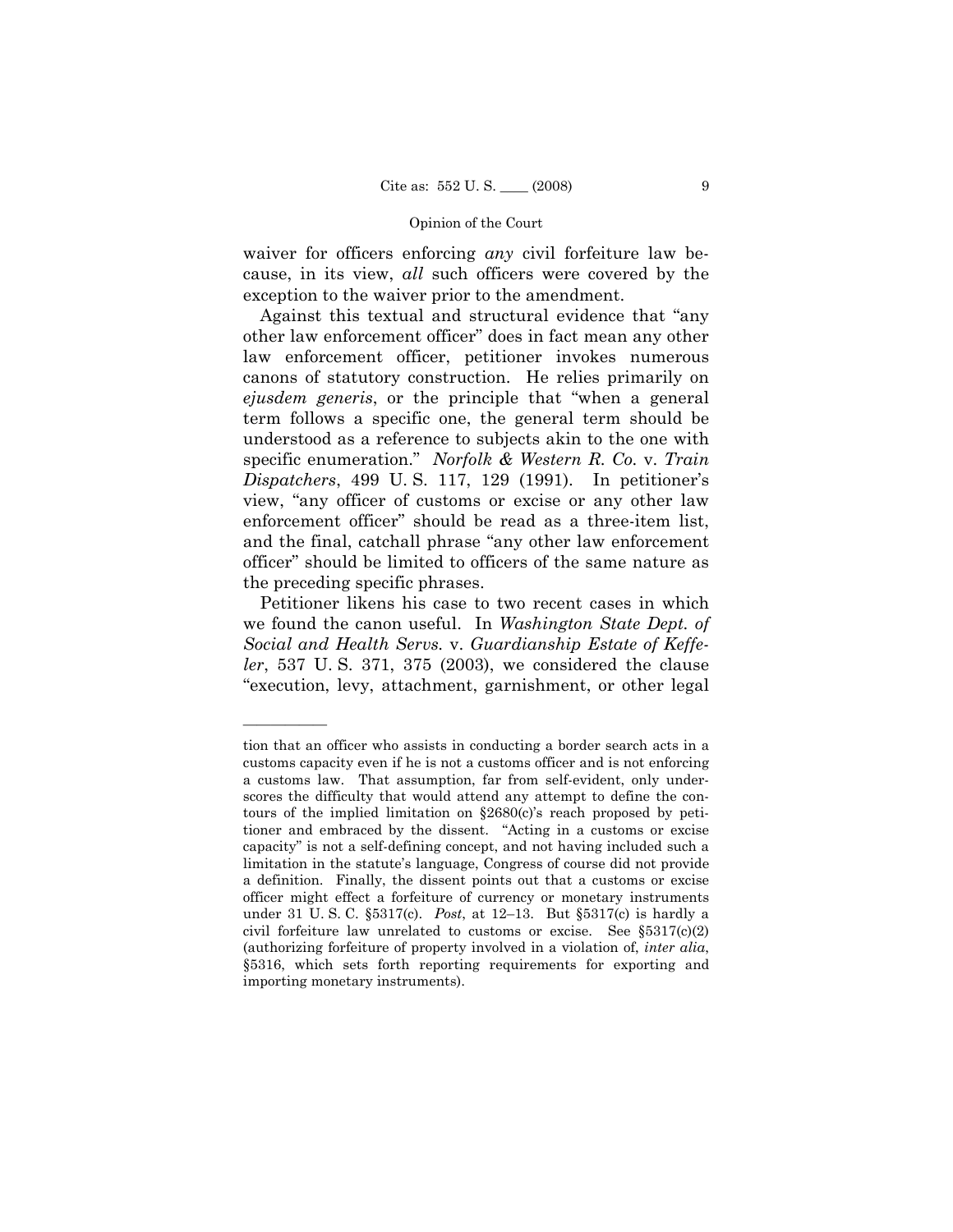process" in 42 U. S. C. §407(a). Applying *ejusdem generis*, we concluded that "other legal process" was limited to legal processes of the same nature as the specific items listed. 537 U. S., at 384–385. The department's scheme for serving as a representative payee of the benefits due to children under its care, while a "legal process," did not share the common attribute of the listed items, viz., "utilization of some judicial or quasi-judicial mechanism . . . by which control over property passes from one person to another in order to discharge" a debt. 537 U. S., at 385. Similarly, in *Dolan* v. *Postal Service*, 546 U. S. 481 (2006), the Court considered whether an exception to the FTCA's waiver of sovereign immunity for claims arising out of the "'loss, miscarriage, or negligent transmission of letters or postal matter'" barred a claim that mail negligently left on the petitioner's porch caused her to slip and fall. *Id.,* at 485 (quoting 28 U. S. C. §2680(b)). Noting that "loss" and "miscarriage" both addressed "failings in the postal obligation to deliver mail in a timely manner to the right address," 546 U. S., at 487, the Court concluded that "negligent transmission" must be similarly limited, *id.*, at 486– 489, and rejected the Government's argument that the exception applied to "all torts committed in the course of mail delivery," *id.*, at 490.

 Petitioner asserts that §2680(c), like the clauses at issue in *Keffeler* and *Dolan*, '"presents a textbook *ejusdem generis* scenario.'" Brief for Petitioner 15 (quoting *Andrews* v. *United States*, 441 F. 3d 220, 224 (CA4 2006)). We disagree. The structure of the phrase "any officer of customs or excise or any other law enforcement officer" does not lend itself to application of the canon. The phrase is disjunctive, with one specific and one general category, not—like the clauses at issue in *Keffeler* and *Dolan*—a list of specific items separated by commas and followed by a general or collective term. The absence of a list of specific items undercuts the inference embodied in *ejusdem*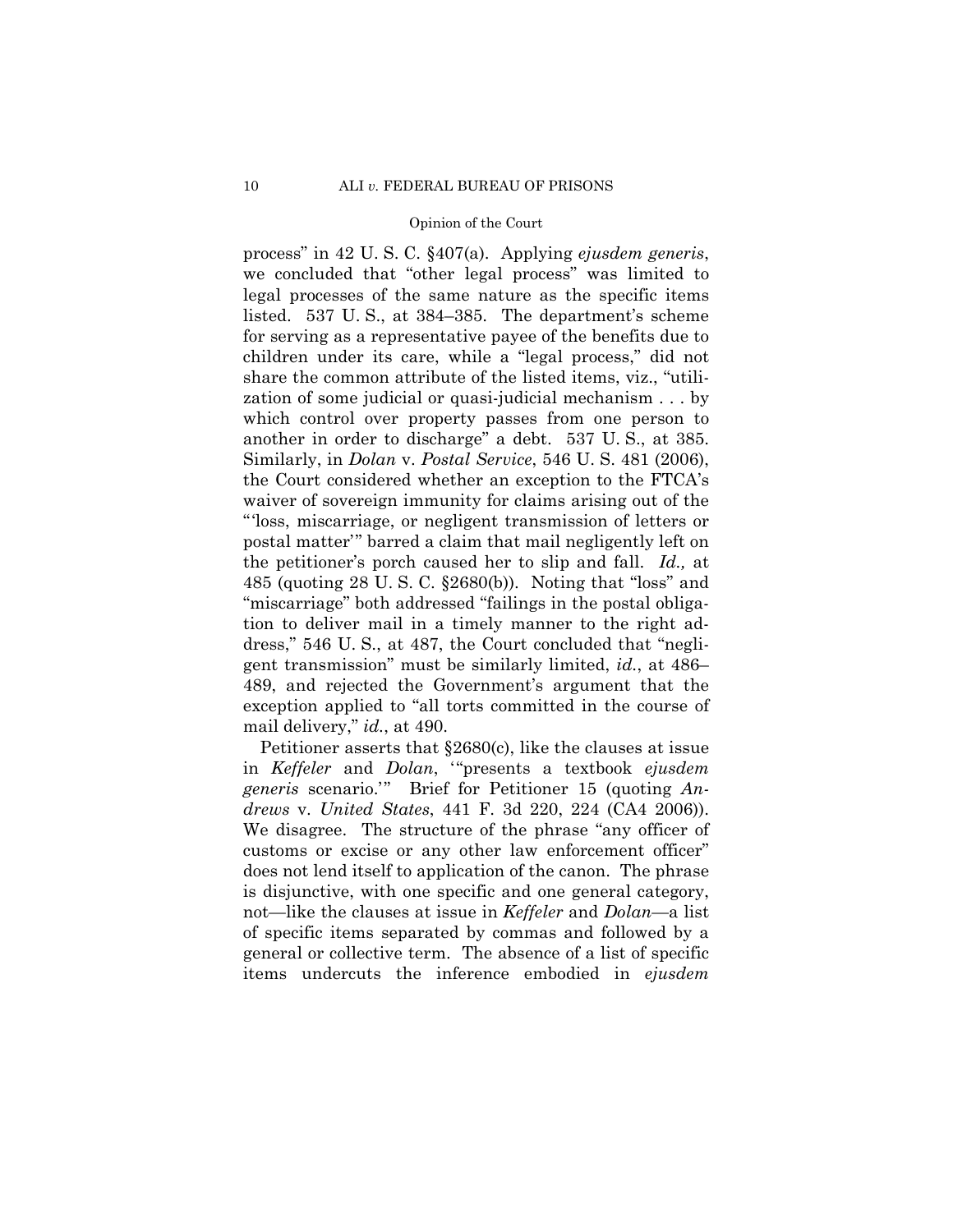*generis* that Congress remained focused on the common attribute when it used the catchall phrase. Cf. *United States* v. *Aguilar*, 515 U. S. 593, 615 (1995) (SCALIA, J., concurring in part and dissenting in part) (rejecting the canon's applicability to an omnibus clause that was "one of . . . several distinct and independent prohibitions" rather than "a general or collective term following a list of specific items to which a particular statutory command is applicable").

 Moreover, it is not apparent what common attribute connects the specific items in §2680(c). Were we to use the canon to limit the meaning of "any other law enforcement officer," we would be required to determine the relevant limiting characteristic of "officer of customs or excise." In *Jarecki* v. *G. D. Searle Co.*, 367 U. S. 303 (1961), for example, the Court invoked *noscitur a sociis* in limiting the scope of the term "'discovery'" to the common characteristic it shared with "'exploration'" and "'prospecting.'" *Id.*, at 307. The Court noted that all three words in conjunction "describe[d] income-producing activity in the oil and gas and mining industries." *Ibid.* Here, by contrast, no relevant common attribute immediately appears from the phrase "officer of customs or excise." Petitioner suggests that the common attribute is that both types of officers are charged with enforcing the customs and excise laws. But we see no reason why that should be the relevant characteristic as opposed to, for example, that officers of that type are commonly involved in the activities enumerated in the statute: the assessment and collection of taxes and customs duties and the detention of property.

 Petitioner's appeals to other interpretive principles are also unconvincing. Petitioner contends that his reading is supported by the canon *noscitur a sociis*, according to which "a word is known by the company it keeps." *S. D. Warren Co.* v. *Maine Bd. of Environmental Protection*, 547 U. S. 370, 378 (2006). But the cases petitioner cites in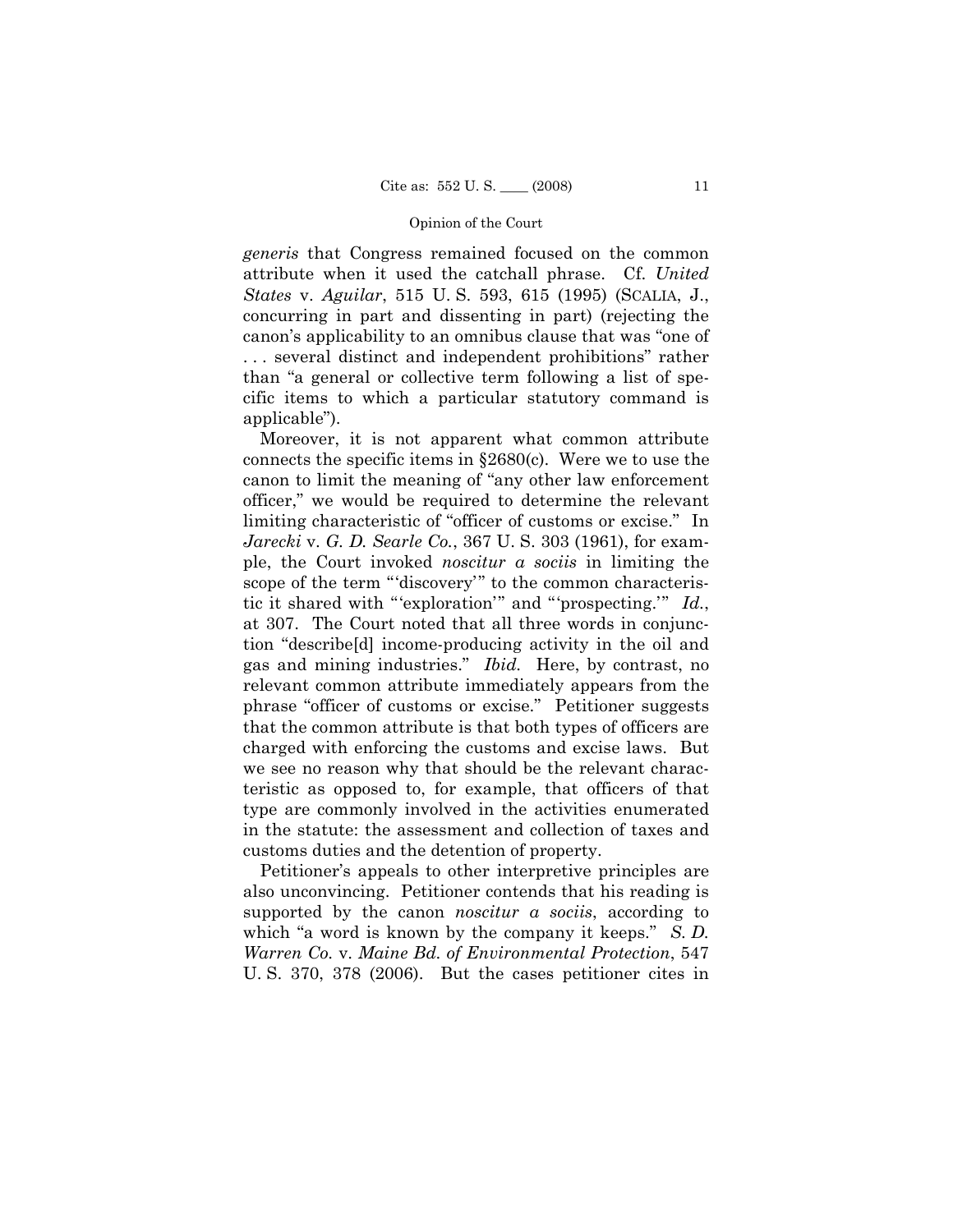support of applying *noscitur a sociis* involved statutes with stronger contextual cues. See *Gutierrez* v. *Ada*, 528 U. S. 250, 254–258 (2000) (applying the canon to narrow the relevant phrase, "any election," where it was closely surrounded by six specific references to gubernatorial elections); *Jarecki*, *supra,* at 306–309 (applying the canon to narrow the term "discoveries" to discoveries of mineral resources where it was contained in a list of three words, all of which applied to the oil, gas, and mining industries and could not conceivably all apply to any other industry). Here, although customs and excise are mentioned twice in §2680(c), nothing in the overall statutory context suggests that customs and excise officers were the exclusive focus of the provision. The emphasis in subsection (c) on customs and excise is not inconsistent with the conclusion that "any other law enforcement officer" sweeps as broadly as its language suggests.

 Similarly, the rule against superfluities lends petitioner sparse support. The construction we adopt today does not necessarily render "any officer of customs or excise" superfluous; Congress may have simply intended to remove any doubt that officers of customs or excise were included in "law enforcement officers." See *Fort Stewart Schools* v. *FLRA*, 495 U. S. 641, 646 (1990) (noting that "technically unnecessary" examples may have been "inserted out of an abundance of caution"). Moreover, petitioner's construction threatens to render "any other law enforcement officer" superfluous because it is not clear when, if ever, "other law enforcement officer[s]" act in a customs or excise capacity.6 In any event, we do not woodenly apply

<sup>&</sup>lt;sup>6</sup>As an example of "other law enforcement officer[s]" acting in an excise or customs capacity, petitioner cites *Formula One Motors, Ltd.* v. *United States*, 777 F. 2d 822, 823–824 (CA2 1985) (holding that the seizure of a vehicle still in transit from overseas by Drug Enforcement Administration (DEA) agents who searched it for drugs was "sufficiently akin to the functions carried out by Customs officials to place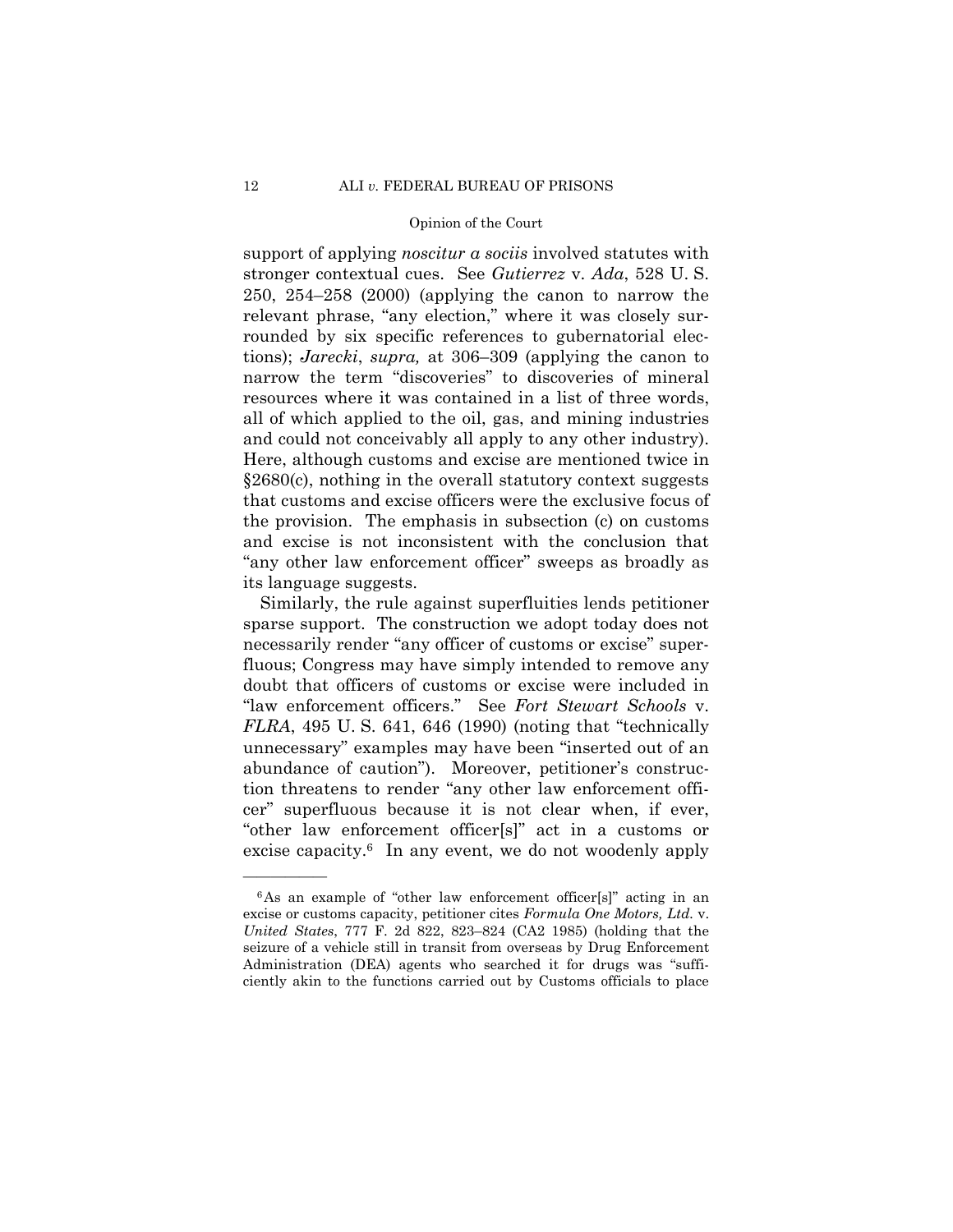limiting principles every time Congress includes a specific example along with a general phrase. See *Harrison*, 446 U. S., at 589, n. 6 (rejecting an argument that *ejusdem generis* must apply when a broad interpretation of the clause could render the specific enumerations unnecessary).

 In the end, we are unpersuaded by petitioner's attempt to create ambiguity where the statute's text and structure suggest none. Had Congress intended to limit §2680(c)'s reach as petitioner contends, it easily could have written "any other law enforcement officer *acting in a customs or excise capacity*." Instead, it used the unmodified, allencompassing phrase "any other law enforcement officer." Nothing in the statutory context requires a narrowing construction—indeed, as we have explained, the statute is most consistent and coherent when "any other law enforcement officer" is read to mean what it literally says. See *Norfolk & Western R. Co.*, 499 U. S., at 129 (noting that interpretive canons must yield "when the whole context dictates a different conclusion"). It bears emphasis, moreover, that §2680(c), far from maintaining sovereign immunity for the entire universe of claims against

the agents' conduct within the scope of section  $2680(c)$ "). But it is not clear that the agents in that case were acting in an excise or customs capacity rather than in their ordinary capacity as law enforcement agents. It seems to us that DEA agents searching a car for drugs are acting in their capacity as officers charged with enforcing the Nation's drug laws, not the customs or excise laws.

Similarly, the dissent notes that 14 U. S. C. §89(a) authorizes Coast Guard officers to enforce customs laws. *Post*, at 5-6. But the very next subsection of §89 provides that Coast Guard officers effectively *are* customs officers when they enforce customs laws. See §89(b)(1) (providing that Coast Guard officers "insofar as they are engaged, pursuant to the authority contained in this section, in enforcing any law of the United States shall . . . be deemed to be acting as agents of the particular executive department . . . charged with the administration of the particular law"). As a result, a Coast Guard officer enforcing a customs law is a customs officer, not some "other law enforcement officer."